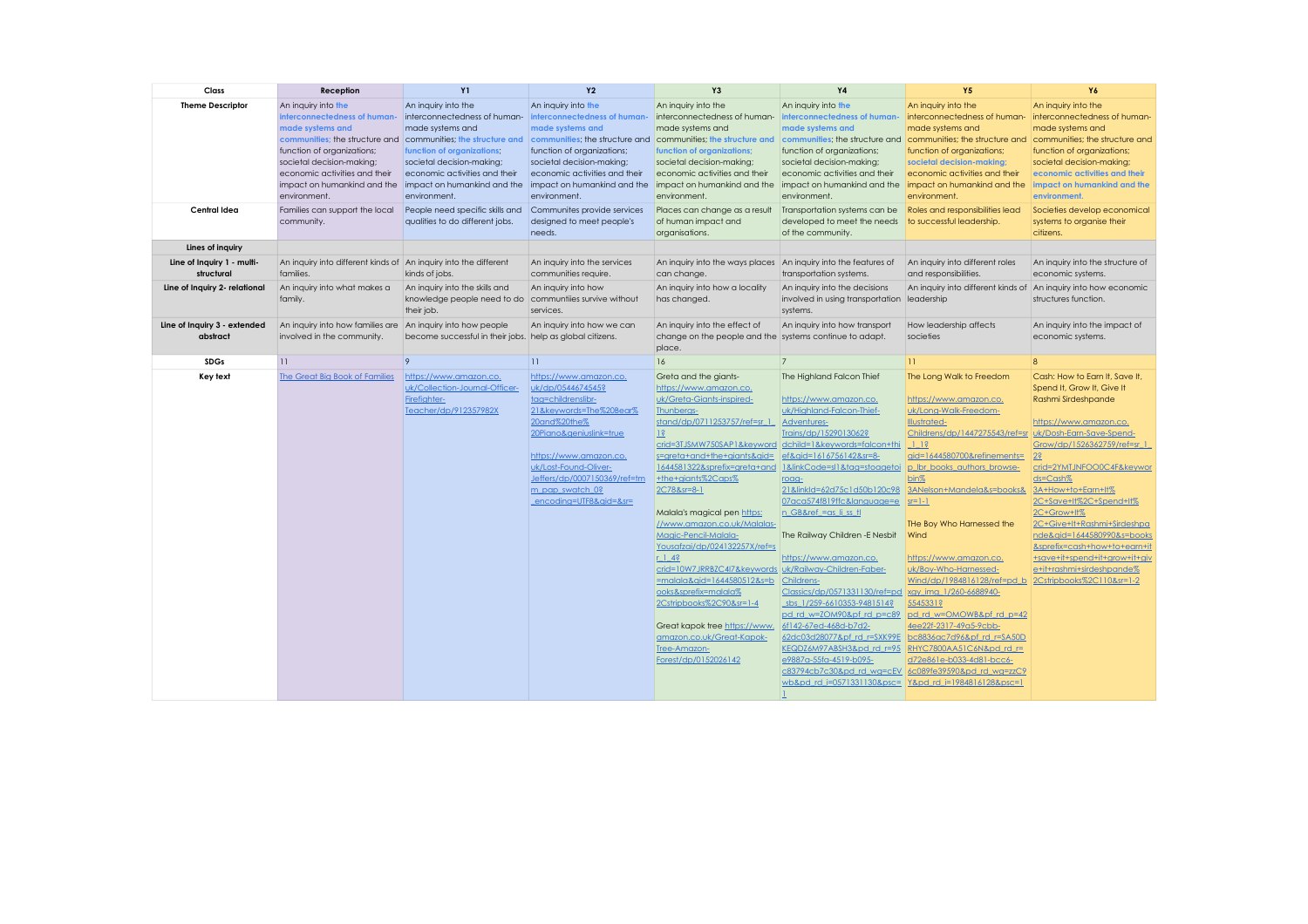| Class                  | Reception                                                                                        | <b>Y1</b>                                                                                                              | <b>Y2</b>                                                                                    | Y3                                                                                                                                                               | <b>Y4</b>                                                                                                                         | <b>Y5</b>                                                                                              | Y6                                                                                              |
|------------------------|--------------------------------------------------------------------------------------------------|------------------------------------------------------------------------------------------------------------------------|----------------------------------------------------------------------------------------------|------------------------------------------------------------------------------------------------------------------------------------------------------------------|-----------------------------------------------------------------------------------------------------------------------------------|--------------------------------------------------------------------------------------------------------|-------------------------------------------------------------------------------------------------|
| <b>English Writing</b> | Literacy writing: How will you<br>write the information you have<br>learnt? When writing a       | Genres Covered: Non-<br>Chronological Reports, Letter                                                                  | Genres Covered: Letter,<br>Instruction                                                       | Genres Covered: Letter,<br><b>Explanation, Biographies</b>                                                                                                       | Genres Covered: Newspaper,<br>Letter, Discussion Texts,<br>Biographies                                                            | Genres Covered: Letter,<br>Newspaper, Explanation                                                      | Genres Covered: Recount,<br>Newspaper, Letter                                                   |
|                        | sentence, what do you need<br>to include? Which letters are<br>tall and which letters are small? | - Reinforce words which<br>describe things,                                                                            | -Cloze procedure sentences -<br>select a suitable adjective /                                | - confidently select words of a<br>given word class in cloze                                                                                                     |                                                                                                                                   | - use cloze procedure activity<br>- identify word class of words in to insert words of a given word    | - use cloze procedure activity<br>to insert words of a given word                               |
|                        |                                                                                                  | saying and writing describing<br>words to describe things,<br>places or people.                                        | verb / noun.<br>-Sentences - identify the noun<br>/ adjective / verb / adverb.               | procedure activity; identify<br>word class of words in<br>sentences; identify word class                                                                         | 'human sentences' using word<br>cards, including prepositions<br>and determiners; identify                                        | class, including pronoun,<br>preposition and determiner;<br>edit teacher's weak sentence               | class, including pronoun,<br>preposition and determiner;<br>edit teacher's weak sentence        |
|                        |                                                                                                  | - Know when a sentence gives   - Increase complexity by<br>information or instruction.<br>- Write simple instructions. | including a higher level of<br>challenge or abstraction.                                     | in 'human sentences' with<br>word cards, including<br>prepositions                                                                                               | possessive determiners e.g. my, which requires improvement;<br>your, her, their<br>- independently make suitable                  | dictate sentences which<br>model word classes taught                                                   | which requires improvement;<br>dictate sentences which<br>model word classes taught;            |
|                        |                                                                                                  | - Respond to incorrect<br>subject/verb agreement (with<br>a focus on oral correction) e.g.                             | -Change selected words from<br>present tense to past tense<br>within a given sentence, and   | - make suitable choices of<br>sentence type according to<br>chosen genre; know when an                                                                           | choices of sentence type<br>according to chosen genre;<br>write sentences with increasing                                         | identify commands and<br>questions from more abstract<br>possibilities (which may be                   | play games to consolidate<br>word classes; also identify word<br>classes in contexts which are  |
|                        |                                                                                                  | 'I done' - 'You did that, did<br>Aons.<br>- Read and write common                                                      | vice versa; locate all verbs in a<br>sentence and change to the<br>new tense.                | exclamation requires a !; write<br>sentences with increasing<br>grammatical accuracy                                                                             | grammatical control, in both<br>dialogue and narrative, and in<br>non-fiction writing                                             | indirect); write a variety of<br>sentence types when writing<br>dialogue, in order to show             | challenging; independently<br>find the antonyms to a set of<br>given words; revise possessive   |
|                        |                                                                                                  | irregular past tense verbs e.g.<br>came, was, took                                                                     | -Identify and use apostrophe to  - practise using adverbials to<br>mark singular possession. | open some sentences; know                                                                                                                                        | - discuss and evaluate chosen<br>conjunctions in own and                                                                          | character or advance the<br>action e.g. exclamation                                                    | pronoun; strengthen and<br>improve verbs in writing                                             |
|                        |                                                                                                  |                                                                                                                        |                                                                                              | how to use the comma<br>accordingly; discuss and<br>evaluate chosen conjunctions                                                                                 | others' work - are they<br>effective? Could other words<br>fulfil the same purpose?                                               | - provide sentences which<br>require most appropriate<br>choice of conjunction; include                | - identify commands, questions<br>and exclamations from more<br>abstract possibilities (which   |
|                        |                                                                                                  |                                                                                                                        |                                                                                              | - maintain consistency of tense<br>in narrative / report writing;<br>practise further contexts for                                                               | - maintain consistency of tense and revise relative clauses; set<br>in narrative / report writing,<br>explanation / instructions; | out non-fiction texts<br>appropriately                                                                 | may be indirect); write a<br>variety of sentence types when<br>writing dialogue, in order to    |
|                        |                                                                                                  |                                                                                                                        |                                                                                              | present and past perfect verb<br>forms<br>- demarcate sentences with                                                                                             | practise further contexts for<br>present and past perfect verb<br>forms                                                           | - maintain consistency of tense<br>when writing fiction and non-<br>fiction texts; identify and revise | show character or advance<br>the action<br>- write formal and informal                          |
|                        |                                                                                                  |                                                                                                                        |                                                                                              | increasing security, including<br>CL, ? ! and commas in lists; use<br>an apostrophe for omission                                                                 | - demarcate sentences with<br>increasing security, including<br>apostrophe for omission and                                       | present perfect and past<br>perfect verb forms; dictate<br>sentences which include                     | sentences, selecting<br>conjunctions and cohesive<br>devices to suit level of                   |
|                        |                                                                                                  |                                                                                                                        |                                                                                              | and possession<br>- refine understanding of the<br>meaning of less familiar words,                                                                               | possession; provide dictated<br>sentences which require<br>decisions about punctuation                                            | modal verbs<br>- use bullet points where<br>appropriate; revise use of                                 | formality; dictate formal and<br>informal sentences<br>- compare sentences in simple            |
|                        |                                                                                                  |                                                                                                                        |                                                                                              | being more adventurous to use - refine understanding of the<br>these in own writing; sometimes meaning of less familiar words,<br>use a dictionary and thesaurus | being more adventurous to use                                                                                                     | apostrophe for omission and<br>possession; provide dictated<br>sentences which require                 | past with perfect past verb<br>form; dictate sentences which<br>include variety of tense forms; |
|                        |                                                                                                  |                                                                                                                        |                                                                                              | to build these skills; define<br>relevant topic vocabulary                                                                                                       | these in own writing; use a<br>dictionary and thesaurus to                                                                        | decisions about punctuation<br>- refine understanding of the                                           | maintain consistency of tense<br>when writing fiction and non-                                  |
|                        |                                                                                                  |                                                                                                                        |                                                                                              | - in spoken and written<br>contexts, apply known rules of<br>Standard English; respond to                                                                        | build these skills; match<br>homophone word cards to<br>their meanings                                                            | meaning of less familiar words,<br>being more adventurous to use<br>these in own writing; use a        | fiction texts<br>- use bullet points where<br>appropriate; revise use of                        |
|                        |                                                                                                  |                                                                                                                        |                                                                                              | errors by modelling correct<br>verb forms orally                                                                                                                 | - in spoken and written<br>contexts, apply known rules of<br>Standard English; respond to                                         | dictionary and thesaurus to<br>build these skills; match<br>homophone word cards to                    | apostrophe; provide dictated<br>sentences which require<br>decisions about punctuation,         |
|                        |                                                                                                  |                                                                                                                        |                                                                                              |                                                                                                                                                                  | errors by modelling correct<br>verb forms orally; drama which<br>requires formal language                                         | their meanings<br>- in spoken and written<br>contexts, apply known rules of                            | sometimes including dash,<br>semi-colon and colon; read<br>sentence aloud to hear its           |
|                        |                                                                                                  |                                                                                                                        |                                                                                              |                                                                                                                                                                  |                                                                                                                                   | Standard English to practise<br>formal language                                                        | sense; discuss, highlight and<br>analyse range of punctuation<br>in texts, sometimes improving  |
|                        |                                                                                                  |                                                                                                                        |                                                                                              |                                                                                                                                                                  |                                                                                                                                   |                                                                                                        | punctuation choices; revise<br>meaning of ambiguity<br>- refine definitions of                  |
|                        |                                                                                                  |                                                                                                                        |                                                                                              |                                                                                                                                                                  |                                                                                                                                   |                                                                                                        | challenging words, being more<br>adventurous to use these in<br>own writing; use a dictionary   |
|                        |                                                                                                  |                                                                                                                        |                                                                                              |                                                                                                                                                                  |                                                                                                                                   |                                                                                                        | and thesaurus to build these<br>skills; edit and improve words;<br>match homophone word         |
|                        |                                                                                                  |                                                                                                                        |                                                                                              |                                                                                                                                                                  |                                                                                                                                   |                                                                                                        | cards to their meanings<br>- apply Standard English to<br>practise formal language,             |
|                        |                                                                                                  |                                                                                                                        |                                                                                              |                                                                                                                                                                  |                                                                                                                                   |                                                                                                        | including the subjunctive form<br>e.g. Were they to get lost                                    |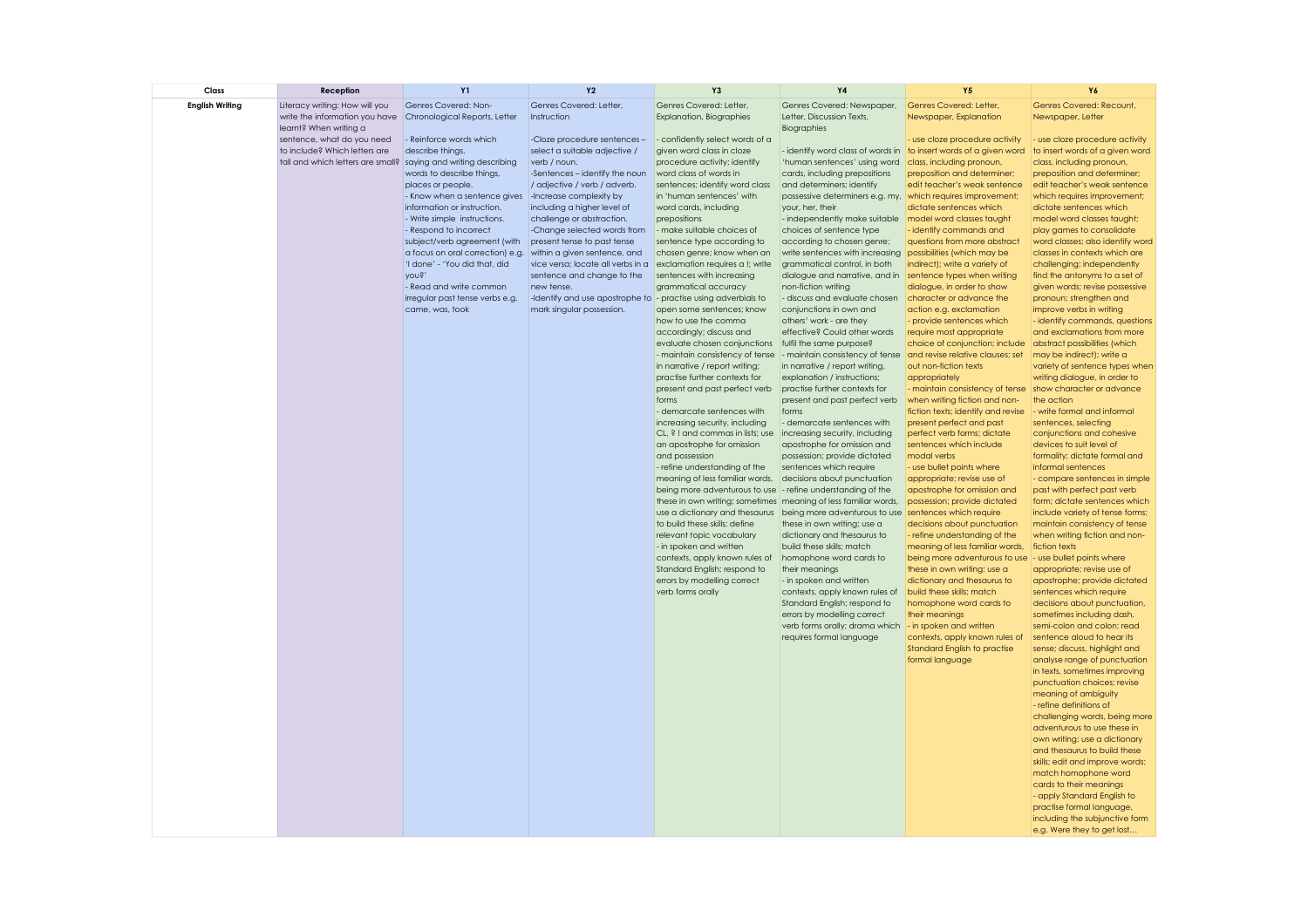| Class                                   | Reception                                                                                                                                                                                                                                                      | <b>Y1</b>                                                                                                                                                                                                                                                                                                                                                                                                                                                                                                                                                                                                                                                                                                                                                                                          | <b>Y2</b>                                                                                                                                                                                                                                                                                                                                                                                                                                                                                                                                                                                                                                                                                                                                    | Y3                                                                                                                                                                                                                                                                                                                                                                                                                                                                                                                                                                                                                                                        | <b>Y4</b>                                                                                                                                                                                                                                                                                                                                                                                                                                                                                                                                                                                                                                                                                                                                                          | <b>Y5</b>                                                                                                                                                                                                                                                                                                                                                                    | Y6                                                                                                                                                                                                                                                                                                                                                                                              |
|-----------------------------------------|----------------------------------------------------------------------------------------------------------------------------------------------------------------------------------------------------------------------------------------------------------------|----------------------------------------------------------------------------------------------------------------------------------------------------------------------------------------------------------------------------------------------------------------------------------------------------------------------------------------------------------------------------------------------------------------------------------------------------------------------------------------------------------------------------------------------------------------------------------------------------------------------------------------------------------------------------------------------------------------------------------------------------------------------------------------------------|----------------------------------------------------------------------------------------------------------------------------------------------------------------------------------------------------------------------------------------------------------------------------------------------------------------------------------------------------------------------------------------------------------------------------------------------------------------------------------------------------------------------------------------------------------------------------------------------------------------------------------------------------------------------------------------------------------------------------------------------|-----------------------------------------------------------------------------------------------------------------------------------------------------------------------------------------------------------------------------------------------------------------------------------------------------------------------------------------------------------------------------------------------------------------------------------------------------------------------------------------------------------------------------------------------------------------------------------------------------------------------------------------------------------|--------------------------------------------------------------------------------------------------------------------------------------------------------------------------------------------------------------------------------------------------------------------------------------------------------------------------------------------------------------------------------------------------------------------------------------------------------------------------------------------------------------------------------------------------------------------------------------------------------------------------------------------------------------------------------------------------------------------------------------------------------------------|------------------------------------------------------------------------------------------------------------------------------------------------------------------------------------------------------------------------------------------------------------------------------------------------------------------------------------------------------------------------------|-------------------------------------------------------------------------------------------------------------------------------------------------------------------------------------------------------------------------------------------------------------------------------------------------------------------------------------------------------------------------------------------------|
| <b>English Speaking &amp; Listening</b> | Communicationa nd<br>Language: Speaking/ Listening,<br>Attention and Understanding:<br>Listen to the National Anthem,<br>wht do you think the song is<br>about? Who is the song about?<br>Who and where do you do you<br>think the National Anthem is<br>sung? |                                                                                                                                                                                                                                                                                                                                                                                                                                                                                                                                                                                                                                                                                                                                                                                                    |                                                                                                                                                                                                                                                                                                                                                                                                                                                                                                                                                                                                                                                                                                                                              |                                                                                                                                                                                                                                                                                                                                                                                                                                                                                                                                                                                                                                                           |                                                                                                                                                                                                                                                                                                                                                                                                                                                                                                                                                                                                                                                                                                                                                                    |                                                                                                                                                                                                                                                                                                                                                                              |                                                                                                                                                                                                                                                                                                                                                                                                 |
| <b>Maths</b>                            | White Rose:<br>First Then Now: adding more,<br>taking away, spatial reasoning<br>(2), compose and decompose<br>Find my Pattern: doubling,<br>sharing and grouping, even<br>and odd, spatial reasoning (3),<br>visualise and build                              | White Rose<br>Number: Multiplication &<br>Division<br>Number: Fractions<br>Geometry: Position and<br>Direction                                                                                                                                                                                                                                                                                                                                                                                                                                                                                                                                                                                                                                                                                     | White Rose<br>Measurement: Length & Height<br>Geometry: Position & Direction<br>Consolidation and Problem<br>Solving                                                                                                                                                                                                                                                                                                                                                                                                                                                                                                                                                                                                                         | White Rose<br>Mesurement: Time<br>Number: Fractions<br>Geometry: Properties of Shape                                                                                                                                                                                                                                                                                                                                                                                                                                                                                                                                                                      | White Rose<br>Number: Decimals<br>Measurement: Money<br>Measurement: Time<br><b>Statistics</b>                                                                                                                                                                                                                                                                                                                                                                                                                                                                                                                                                                                                                                                                     | <b>White Rose</b><br>Number: Decimals<br>Geometry: Properties of Shape                                                                                                                                                                                                                                                                                                       | <b>White Rose</b><br>Geometry: Properties of Shape<br>Consolidation                                                                                                                                                                                                                                                                                                                             |
| Science                                 | Understanding the world:<br>People, Cultures and<br>Communities: Talk and<br>similarities and differences<br>between families and families<br>within our class?                                                                                                | Animals Including Humans:<br>Can they point out some of the<br>differences between different<br>animals?<br>Can they sort photographs of<br>living things and non-living<br>things?<br>Can they identify and name a<br>variety of common animals?<br>(birds, fish, amphibians, reptiles,<br>mammals, invertebrates)<br>Can they describe how an<br>animal is suited to its<br>environment?<br>Can they identify and name a<br>variety of common animals<br>that are carnivores, herbivores<br>and omnivores?<br>Can they name the parts of an McAdam)<br>animal's body?<br>Can they name a range of<br>domestic animals?<br>Can they classify animals by<br>what they eat? (carnivore,<br>herbivore, omnivore)<br>Can they compare the bodies move on different surfaces?<br>of different animals? | Animals Including Humans:<br>Can they explain the basic<br>needs of animals, including<br>humans for survival? (water,<br>food, air)<br>Can they describe why<br>exercise, balanced diet and<br>hygiene are important for<br>humans?<br><b>Changing Materials:</b><br>Can they explore how the<br>shapes of solid objects can be<br>changed? (squashing,<br>bending, twisting, stretching)<br>Can they find out about<br>people who developed useful<br>new materials? (John Dunlop,<br>Charles Macintosh, John<br>Can they identify and<br>compare the suitability of a<br>variety of everyday materials,<br>including wood, metal, plastic,<br>glass, brick, rock, paper,<br>cardboard for particular uses?<br>Can they explain how things | Plants<br>Can they identify and describe appliances that run on<br>the functions of different parts<br>of flowering plants? (roots,<br>stem/trunk, leaves and flowers)<br>Can they explore the<br>requirement of plants for life<br>and growth (air, light, water,<br>nutrients from the soil, and<br>room to grow)?<br>Can they explain how they<br>vary from plant to plant?<br>Can they investigate the way<br>in which water is transported<br>within plants?<br>Can they explore the part that<br>flowers play in the life cycle of<br>flowering plants, including<br>pollination, seed formation and Can they associate a switch<br>seed dispersal? | Electricity:<br>Can they identify common<br>electricity?<br>Can they construct a simple<br>series electric circuit?<br>Can they identify and name<br>the basic part in a series circuit,<br>including cells, wires, bulbs,<br>switches and buzzers?<br>Can they identify whether or<br>not a lamp will light in a simple Can they explore how<br>series circuit, based on whether scientists, such as Galileo<br>or not the lamp is part of a<br>complete loop with a battery?<br>Can they recognise that a<br>switch opens and closes a<br>circuit?<br>opening with whether or not a<br>lamp lights in a simple series<br>circuit?<br>Can they recognise some<br>common conductors and<br>insulators?<br>Can they associate metals with<br>being good conductors? | Forces<br>Can they describe and explain<br>how motion is affected by<br>forces? (including gravitational<br>attractions, magnetic<br>attraction and friction)<br>Can they design very effective<br>parachutes?<br>Can they work out how water<br>can cause resistance to<br>floating objects?<br>Galilei and Isaac Newton<br>helped to develop the theory<br>of gravitation? | Electricity:<br>Can they make their own<br>traffic light system or something<br>similar?<br>Can they explain the danger<br>of short circuits?<br>Can they explain what a fuse<br>is <sub>5</sub><br>Can they explain how to make<br>changes in a circuit?<br>Can they explain the impact of<br>changes in a circuit?<br>Can they explain the effect of<br>changing the voltage of a<br>battery? |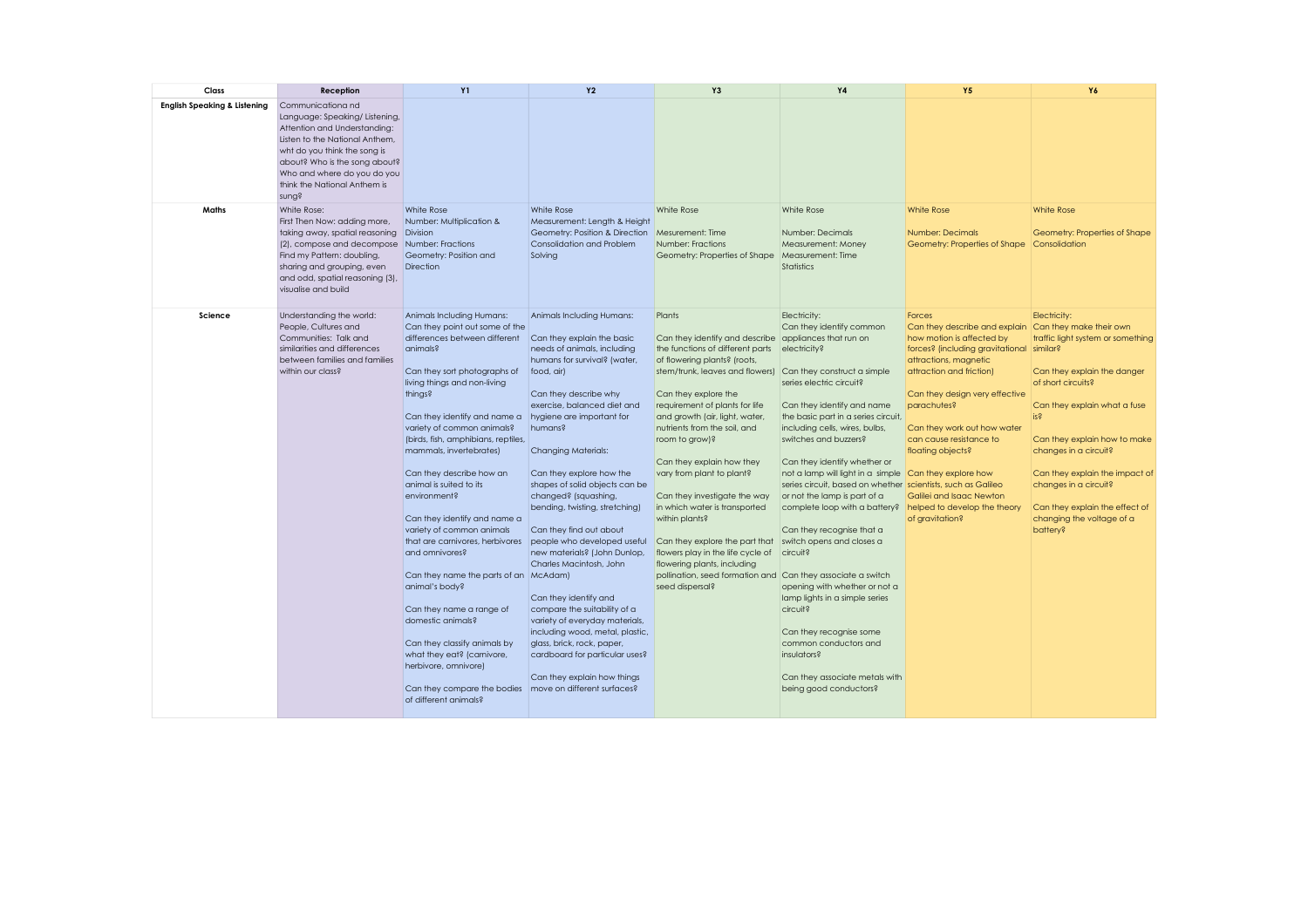| Class     | Reception                                                                                                                                                                                                                                                             | <b>Y1</b>                                                                                                              | <b>Y2</b>                                                                                                                                                                                                                                                                                                                                                                                                                                                                                                                          | Y <sub>3</sub>                                                                                                                                                                                                                                                         | <b>Y4</b>                                                                                                                                                                                                                                                                                                                                                                                                                                     | <b>Y5</b>                                                                                                                                                                                                                            | Y6                                                                                                                                                                                                           |
|-----------|-----------------------------------------------------------------------------------------------------------------------------------------------------------------------------------------------------------------------------------------------------------------------|------------------------------------------------------------------------------------------------------------------------|------------------------------------------------------------------------------------------------------------------------------------------------------------------------------------------------------------------------------------------------------------------------------------------------------------------------------------------------------------------------------------------------------------------------------------------------------------------------------------------------------------------------------------|------------------------------------------------------------------------------------------------------------------------------------------------------------------------------------------------------------------------------------------------------------------------|-----------------------------------------------------------------------------------------------------------------------------------------------------------------------------------------------------------------------------------------------------------------------------------------------------------------------------------------------------------------------------------------------------------------------------------------------|--------------------------------------------------------------------------------------------------------------------------------------------------------------------------------------------------------------------------------------|--------------------------------------------------------------------------------------------------------------------------------------------------------------------------------------------------------------|
| History   | Understanding the world:<br>People and places - Can they<br>talk about members of their<br>immediate family and<br>community. Can they name<br>and describe people who are<br>familiar to them? Can they talk<br>about our Queen and some<br>key events in her reign? | Do they understand that we<br>have a queen who rules us and<br>that Britain has had a king or<br>queen for many years? | Knowledge and Interpretation: Knowledge and Interpretation:<br>Can they explain what is<br>meant by a parliament?<br><b>Historical Enquiry</b><br>Can they research the life of<br>someone who used to live in<br>their area using the Internet<br>and other sources to find out<br>about them?<br>Can they explain what is<br>meant by democracy and why<br>it is a good thing?                                                                                                                                                   | Knowledge and Interpretation<br>Can they recognise that Britain of wealthy people were very<br>has been invaded by several<br>different groups over time?<br>Do they realise that invaders in<br>the past would have fought<br>fiercely, using hand to hand<br>combat? | Knowledge and Interpretation: Knowledge and Interpretation: Knowledge and Interpretation:<br>Do they recognise that the lives<br>different from those of poor<br>people?                                                                                                                                                                                                                                                                      | Do they appreciate how major<br>events have created huge<br>differences in the way<br>medicines and health care<br>were developed?<br><b>Historical Enquiry:</b><br>Can they test out a hypothesis<br>in order to answer a question? | Can they recognise and<br>describe differences and<br>similarities/ changes and<br>continuity between different<br>periods of history?                                                                       |
| Geography | Understanding the world - How Human Geography:<br>would you travel to<br><b>Buckingham Palace?</b>                                                                                                                                                                    | Can they name different jobs<br>that people living in their area<br>might do?                                          | Geographical Enquiry:<br>Can they say what they like<br>and don't like about their<br>locality and another locality<br>like the seaside?<br>Physical Geography:<br>Can they find the longest and<br>shortest route using a map?<br>Human Geography:<br>Can they describe some<br>human features of their own<br>locality, such as the jobs<br>people do?<br>Can they explain how the jobs<br>people do maybe<br>different in different parts of the<br>world?<br>Can they explain what facilities<br>a town or village might need? | <b>Physical Geography</b><br>Can they confidently describe<br>physical features in a locality?<br>Human Geography<br>Can they confidently describe<br>human features in a locality?<br>Can they explain why a locality<br>has certain human features?                  | Human Geography:<br>Can they find different views<br>about an environmental issue?<br>What is their view?<br>Can they suggest different<br>ways that a locality could be<br>changed and improved?<br>Geographical Enquiry:<br>Can they carry out a survey to<br>discover the features of cities<br>and villages?<br>Can they accurately measure<br>and collect information (e.g.<br>rainfall, temperature, wind<br>speed, noise levels etc.)? | Human Geography:<br>Can they report on ways in<br>which humans have both<br>improved and damaged the<br>environment?                                                                                                                 | Geographical Enquiry:<br>Can they choose the best way<br>to collect information needed<br>and decide the most<br>appropriate units of measure?<br>Can they make careful<br>measurements and use the<br>data? |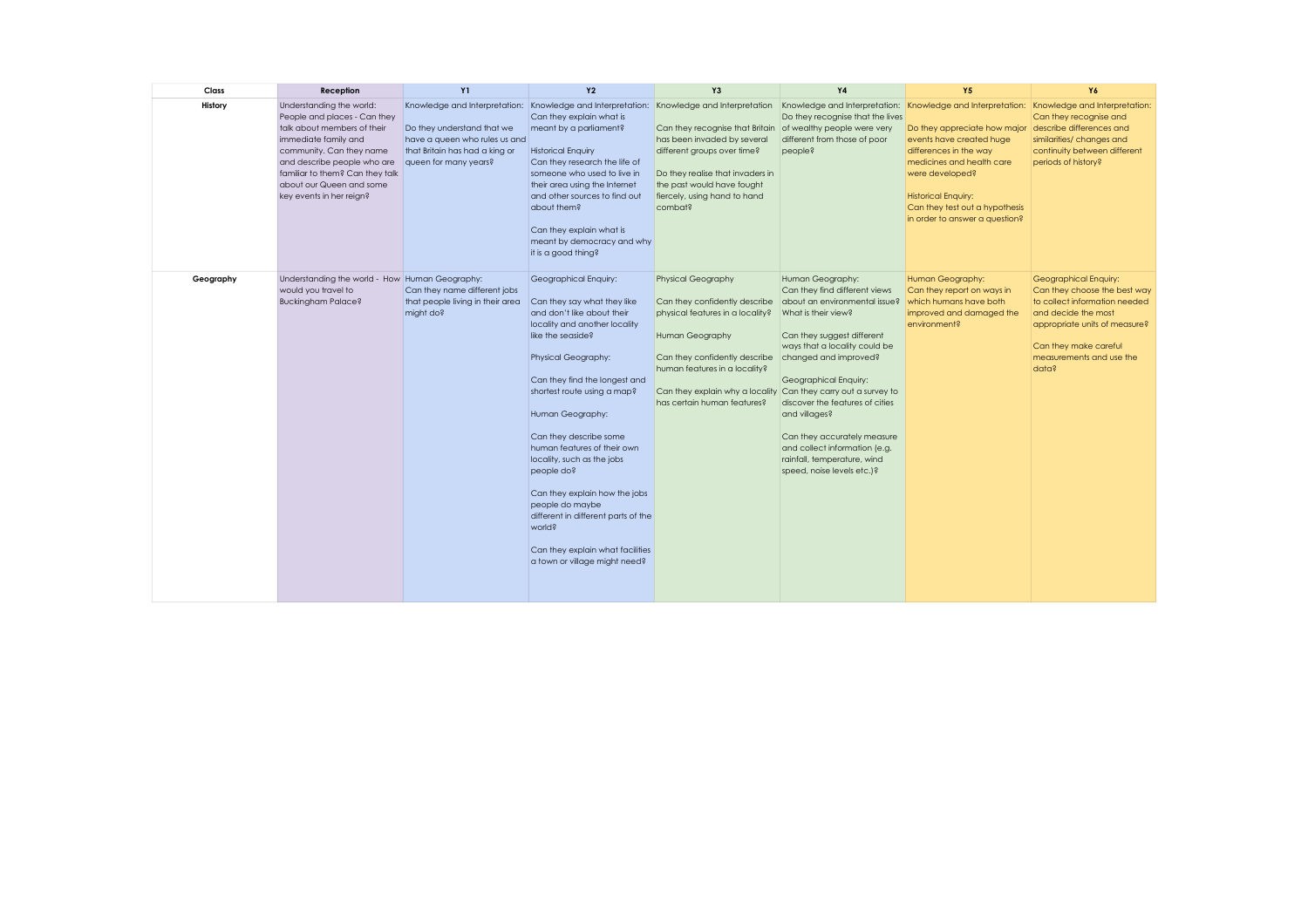| Class | Reception                                                                                                                                                                                                                                 | <b>Y1</b>                                                                                                                                                                                                                                                                                                                                         | <b>Y2</b>                                                                                                                                                                                                                                                                                           | <b>Y3</b>                                                                                                                                                                                                                                                                                                                                                                                 | <b>Y4</b>                                                                                                                                                                                                                                 | <b>Y5</b>                                                                                                                                                                                            | Y6                                                                                                                                                                                      |
|-------|-------------------------------------------------------------------------------------------------------------------------------------------------------------------------------------------------------------------------------------------|---------------------------------------------------------------------------------------------------------------------------------------------------------------------------------------------------------------------------------------------------------------------------------------------------------------------------------------------------|-----------------------------------------------------------------------------------------------------------------------------------------------------------------------------------------------------------------------------------------------------------------------------------------------------|-------------------------------------------------------------------------------------------------------------------------------------------------------------------------------------------------------------------------------------------------------------------------------------------------------------------------------------------------------------------------------------------|-------------------------------------------------------------------------------------------------------------------------------------------------------------------------------------------------------------------------------------------|------------------------------------------------------------------------------------------------------------------------------------------------------------------------------------------------------|-----------------------------------------------------------------------------------------------------------------------------------------------------------------------------------------|
| Art   | <b>Expressive Arts and Design:</b><br>Creating with materials:<br>Looking at self portraits over<br>time, what emotion is the artist<br>portraying? How will you share<br>your emotions through art?<br>What artistic tools will you use? | Collage:<br>Can they cut and tear paper<br>and card for their collages?<br>Can they gather and<br>sort the materials they will<br>need?<br>Use of IT:<br>Can they use a simple painting<br>program to create a picture?<br>Can they use tools like fill and<br>brushes in a painting<br>package?<br>Can they go back and<br>change their picture? | Use of IT:<br>Can they independently use<br>simple IT mark-making tools, e.<br>g.<br>brush and pen tools?<br>Can they edit their own work?<br>Can they take different<br>photographs of themselves<br>displaying different moods?<br>Can they change their<br>photographic images on a<br>computer? | Collage<br>Can they cut very accurately?<br>Can they overlap materials?<br>Can they experiment using<br>different colours?<br>Can they use mosaic?<br>Can they use montage?<br>Use of IT<br>Can they use IT programs to<br>create a piece of work that<br>includes their own work and<br>that of others (using web)?<br>Can they use the web to<br>research an artist or style of<br>art? | Drawing:<br>Can they organise line, tone,<br>shape and colour to represent<br>figures and forms in<br>movement?<br>Can they show reflections?<br>Can they explain why they<br>have chosen specific materials<br>to draw with?             | Collage<br>Can they use ceramic mosaic<br>to produce a piece of art?<br>Can they combine visual and<br>tactile qualities to express<br>mood and emotion?                                             | Use of IT:<br>Do they use software<br>packages to create pieces of<br>digital art to design?<br>Can they create a piece of art<br>which can be used as<br>part of a wider presentation? |
| DT    | Expressive Arts and Design:<br>Creating with Materials: What<br>materials and media will you<br>use to create a photo frame?<br>How will you join two pieces<br>together? What new and<br>different materials caould you<br>use?          | Mechanisms:<br>Can they make a product<br>which moves?<br>Can they cut<br>materials using scissors?<br>Can they describe the<br>materials using different words?<br>Can they say why they have<br>chosen moving parts?                                                                                                                            | Cooking and Nutrition:<br>Can they describe<br>the properties of the<br>ingredients they are using?<br>Can they explain what it<br>means to be hygienic?<br>Are they hygienic in the<br>kitchen?                                                                                                    | <b>Electrical and Mechanical</b><br>Components<br>Can they make a product<br>which uses both electrical and<br>mechanical components?<br>Can they use a simple circuit?<br>Can they use a number of<br>components?                                                                                                                                                                        | <b>Electrical and Mechanical</b><br>Components:<br>Can they add things to their<br>circuits?<br>How have they altered their<br>product after checking it?<br>Are they confident about trying for purpose?<br>out new and different ideas? | <b>Stiff and Flexible Sheet</b><br>Materials:<br>Are their measurements<br>accurate enough to ensure<br>that everything is precise?<br>How have they ensured that<br>their product is strong and fit | Textiles:<br>Have they thought about how<br>their product could be sold?<br>Have they given considered<br>thought about what would<br>improve their product even<br>more?               |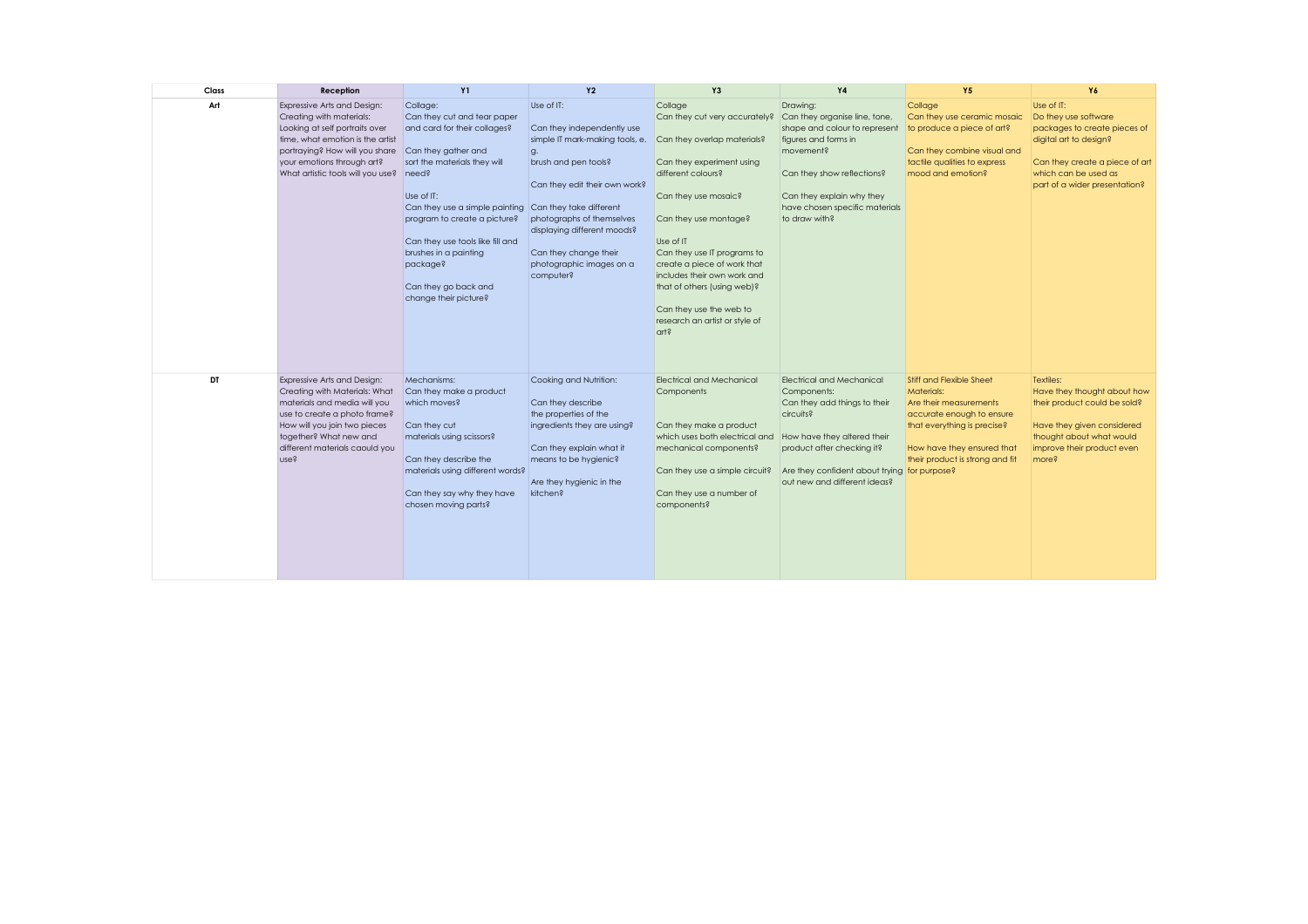| Reception                                                                                                                                                                                                                  | <b>Y1</b>                                                                                                                                                                                                                                                                                                                                                                                                                                                                                                                                                                                                                                                                                                                                                                                                                                                                                                                                                                                                                                     | <b>Y2</b>                                                                                                                                                                                                                                                                                                                                                                                                                                                                                                                                                                                                                                                                                                                                                                                                                                                                                                                                                                                                    | Y3                                                                                                                                                                                                                                                                                                                                                                                                                                                                                                                                                                                                                                                                                                                                                                                                                                                                                                                                                                                                                                         | <b>Y4</b>                                                                                                                                                                                                                                                                                                                                                                                                                                                                                                                                                                                                                                                                                                                                                                                                                                                                                     | <b>Y5</b>                                                                                                                                                                                                                                                                                                                                                                                                                                                                                                                                                                                                                                                                                                                                                                                                                                                                                                                                                                                              | Y6                                                                                                                                                                                                                                                                                                                                                                                                                                                                                                                                                                                                                                                                                                                                                                                                                                                                                                                                                    |
|----------------------------------------------------------------------------------------------------------------------------------------------------------------------------------------------------------------------------|-----------------------------------------------------------------------------------------------------------------------------------------------------------------------------------------------------------------------------------------------------------------------------------------------------------------------------------------------------------------------------------------------------------------------------------------------------------------------------------------------------------------------------------------------------------------------------------------------------------------------------------------------------------------------------------------------------------------------------------------------------------------------------------------------------------------------------------------------------------------------------------------------------------------------------------------------------------------------------------------------------------------------------------------------|--------------------------------------------------------------------------------------------------------------------------------------------------------------------------------------------------------------------------------------------------------------------------------------------------------------------------------------------------------------------------------------------------------------------------------------------------------------------------------------------------------------------------------------------------------------------------------------------------------------------------------------------------------------------------------------------------------------------------------------------------------------------------------------------------------------------------------------------------------------------------------------------------------------------------------------------------------------------------------------------------------------|--------------------------------------------------------------------------------------------------------------------------------------------------------------------------------------------------------------------------------------------------------------------------------------------------------------------------------------------------------------------------------------------------------------------------------------------------------------------------------------------------------------------------------------------------------------------------------------------------------------------------------------------------------------------------------------------------------------------------------------------------------------------------------------------------------------------------------------------------------------------------------------------------------------------------------------------------------------------------------------------------------------------------------------------|-----------------------------------------------------------------------------------------------------------------------------------------------------------------------------------------------------------------------------------------------------------------------------------------------------------------------------------------------------------------------------------------------------------------------------------------------------------------------------------------------------------------------------------------------------------------------------------------------------------------------------------------------------------------------------------------------------------------------------------------------------------------------------------------------------------------------------------------------------------------------------------------------|--------------------------------------------------------------------------------------------------------------------------------------------------------------------------------------------------------------------------------------------------------------------------------------------------------------------------------------------------------------------------------------------------------------------------------------------------------------------------------------------------------------------------------------------------------------------------------------------------------------------------------------------------------------------------------------------------------------------------------------------------------------------------------------------------------------------------------------------------------------------------------------------------------------------------------------------------------------------------------------------------------|-------------------------------------------------------------------------------------------------------------------------------------------------------------------------------------------------------------------------------------------------------------------------------------------------------------------------------------------------------------------------------------------------------------------------------------------------------------------------------------------------------------------------------------------------------------------------------------------------------------------------------------------------------------------------------------------------------------------------------------------------------------------------------------------------------------------------------------------------------------------------------------------------------------------------------------------------------|
| Understanding the World:<br>People, cultures and<br>communities: Whio is the head<br>is this a special year for her?<br>How could we celebrate?<br>What celebrations are<br>happening nationally? and<br>across the world? | 1.7 What does it mean to<br>belong to a faith community?<br>belonging to a group that is<br>important to them<br>$(B2)$ .<br>$\Box$ Show an awareness that<br>some people belong to<br>different religions (B1).<br>Recognise and name some<br>symbols of belonging<br>from their own experience, for<br>Christians and at<br>least one other religion,<br>suggesting what these<br>might mean and why they<br>matter to believers<br>$(A3)$ .<br>□ Give an account of what<br>happens at a traditional<br>Christian infant baptism<br>/dedication and suggest<br>what the actions and symbols<br>mean (A1).<br>I Identify two ways people<br>show they belong to<br>each other when they get<br>married (A1).<br>$\Box$ Respond to examples of co-<br>operation between<br>different people (C2)<br>Give examples of ways in<br>which believers express<br>their identity and belonging<br>within faith<br>communities, responding<br>sensitively to differences<br>$(B2)$ .<br>$\Box$ Identify some similarities and<br>differences between | 1.4 What can we learn from<br>sacred books?<br>□ Talk about some of the<br>stories that are used in<br>religion and why people still<br>read them (A2).<br>$\Box$ Recognise some ways in<br>which Christians, Muslims<br>and Jewish people treat their<br>sacred books (B3).<br>Recognise that sacred texts<br>contain stories which<br>are special to many people<br>and should be treated<br>with respect (B3).<br>$\Box$ Re-tell stories from the<br>Christian Bible and stories<br>from another faith; suggest the<br>meaning of these<br>stories (A2).<br>$\Box$ Ask and suggest answers to<br>questions arising from<br>stories Jesus told and from<br>another religion (C1).<br>□ Talk about issues of good<br>and bad, right and wrong<br>arising from the stories (C3).<br>$\Box$ Suggest their own ideas<br>about stories from sacred<br>texts and give reasons for their<br>significance (C1).<br>□ Make links between the<br>messages within sacred<br>texts and the way people live<br>$(A2)$ . | L2.5: Why are festivals<br>important to religious<br>communities?<br>differences between<br>religious festivals and other<br>types of celebrations (B2).<br>Retell some stories behind<br>festivals (e.g. Christmas,<br>Divali, Pesach) (A2).<br>□ Make connections between<br>stories, symbols and<br>least two festivals<br>$(A2)$ .<br>about what matters<br>most to believers in festivals (e.<br>g. Easter, Eid) (B2).<br>I Identify similarities and<br>differences in the way<br>festivals are celebrated within<br>and between religions<br>$(A3)$ .<br><b>Explore and suggest ideas</b><br>about what is worth<br>celebrating and remembering<br>in religious<br>communities and in their own<br>live(Cl).<br>Discuss and present their<br>own responses about the<br>role of festivals in the life of<br>Britain today, showing<br>their understanding of the<br>values and beliefs at the<br>heart of each festival studied,<br>using a variety of media<br>$(C2)$ .<br>Suggest how and why<br>religious festivals are valuable | L2.9 What can we learn from<br>religions about deciding what<br>is right and wrong?<br>rules for living in<br>religious traditions (B2).<br>$\Box$ Find out at least two<br>teachings from religions<br>about how to live a good life<br>$(C3)$ .<br>Give examples of rules for<br>living from religions<br>they might help<br>□ Make connections between<br>temptation and why people<br>can find it difficult<br>to be good (A2).<br>$\Box$ Give examples of ways in<br>which some<br>guided by their<br>religion (B1).<br>$\Box$ Discuss their own and others'<br>ideas about how<br>people decide right and<br>wrong (C3).<br>Explain some similarities and<br>differences<br>between the codes for living<br>used by Christians<br>and the followers of at least<br>one other religion<br>or non-religious belief system<br>$(B3)$ .<br>wrong, good and<br>bad for themselves, including | U2.6 What does it mean to be<br>a Muslim in Britain today?<br>Describe the Five Pillars of<br>Islam and give<br>examples of how these affect<br>the everyday<br>lives of Muslims (A1).<br>Identify three reasons why<br>the Holy Qur'an<br>is important to Muslims, and<br>how it makes<br>a difference to how they live<br>$(B1)$ .<br>Make connections between<br>Muslim practice<br>of the Five Pillars and their<br>God and the Prophet<br>Muhammad (A2).<br>Describe and reflect on the<br>significance of<br>the Holy Qur'an to Muslims (B1).<br>Describe the forms of<br>uses and compare them to<br>forms of<br>guidance experienced by the<br>pupils (A2).<br>Make connections between<br>the key<br>functions of the mosque and<br>the beliefs of<br>Muslims (A1).<br>Comment thoughtfully on<br>the value and<br>purpose of religious practices<br>and rituals in<br>a Muslim's daily life (B1).<br>$\Box$ Answer the title key question<br>from different<br>perspectives, including their | U2.7 What matters most to<br>Christians and Humanists?<br>Identify the values found in<br>stories and<br>texts (A2).<br>Suggest ideas about why<br>humans can be<br>both good and bad, making<br>links with<br>Christian ideas (B3).<br>Describe what Christians<br>mean about<br>humans being made in the<br>image of God<br>and being 'fallen', giving<br>examples (A2).<br>Describe some Christian and<br>Humanist<br>values simply (B3).<br><b>Express their own ideas</b><br>about some big<br>moral concepts, such as<br>fairness.<br>honesty etc., comparing them<br>with the<br>ideas of others they have<br>studied (C3).<br>Suggest reasons why it might<br>be helpful<br>to follow a moral code and<br>why it might<br>be difficult, offering different<br>points of<br>view (B2).<br>Give examples of similarities<br>and<br>differences between Christian<br>and<br>Humanist values (B3).<br>Apply ideas about what<br>really matters in |
|                                                                                                                                                                                                                            | the ceremonies studied (B3).                                                                                                                                                                                                                                                                                                                                                                                                                                                                                                                                                                                                                                                                                                                                                                                                                                                                                                                                                                                                                  |                                                                                                                                                                                                                                                                                                                                                                                                                                                                                                                                                                                                                                                                                                                                                                                                                                                                                                                                                                                                              | to many people (B2).                                                                                                                                                                                                                                                                                                                                                                                                                                                                                                                                                                                                                                                                                                                                                                                                                                                                                                                                                                                                                       | ideas about love,<br>forgiveness, honesty, kindness<br>and generosity<br>$(C3)$ .                                                                                                                                                                                                                                                                                                                                                                                                                                                                                                                                                                                                                                                                                                                                                                                                             | own $(C1)$ .                                                                                                                                                                                                                                                                                                                                                                                                                                                                                                                                                                                                                                                                                                                                                                                                                                                                                                                                                                                           | life for themselves, including<br>ideas<br>about fairness, freedom, truth,<br>peace, in<br>the light of their learning (C2).                                                                                                                                                                                                                                                                                                                                                                                                                                                                                                                                                                                                                                                                                                                                                                                                                          |
|                                                                                                                                                                                                                            |                                                                                                                                                                                                                                                                                                                                                                                                                                                                                                                                                                                                                                                                                                                                                                                                                                                                                                                                                                                                                                               | □ Talk about what is special<br>of the Church of England? Why and of value about                                                                                                                                                                                                                                                                                                                                                                                                                                                                                                                                                                                                                                                                                                                                                                                                                                                                                                                             |                                                                                                                                                                                                                                                                                                                                                                                                                                                                                                                                                                                                                                                                                                                                                                                                                                                                                                                                                                                                                                            |                                                                                                                                                                                                                                                                                                                                                                                                                                                                                                                                                                                                                                                                                                                                                                                                                                                                                               | Recognise and identify some   Recall and talk about some<br>beliefs with what happens in at and suggest ways in which<br>$\Box$ Ask questions and give ideas (B1).<br>stories of                                                                                                                                                                                                                                                                                                                                                                                                                                                                                                                                                                                                                                                                                                                                                                                                                       | believers with difficult decisions<br>beliefs about<br>inspirational people have been guidance a Muslim<br>$\Box$ Express ideas about right and                                                                                                                                                                                                                                                                                                                                                                                                                                                                                                                                                                                                                                                                                                                                                                                                       |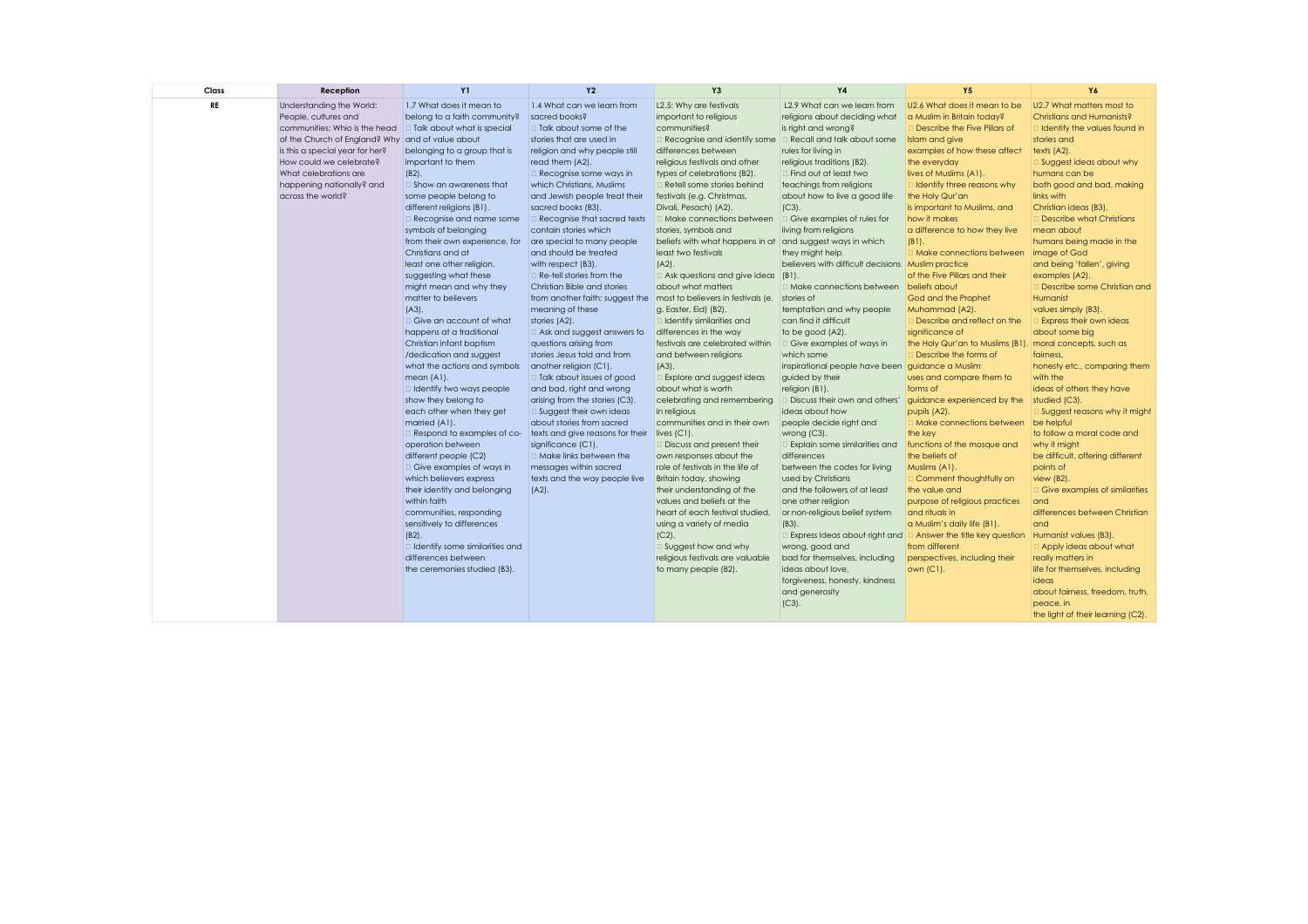| Class     | Reception                                                                                                                                                                                                                                                                                                                                                                 | <b>Y1</b>                                                                                                                                                                                                                                                                                                                                                                                                                                                                                                                                              | <b>Y2</b>                                                                                                                                                                                                                    | Y3                                                                                                                                                                                                     | <b>Y4</b>                                                                                                                                                                                                                                                                                                       | <b>Y5</b>                                                                                                                                                                                      | Y6                                                                                                                                                                                                                                                                                                                                                                                                                                                                      |
|-----------|---------------------------------------------------------------------------------------------------------------------------------------------------------------------------------------------------------------------------------------------------------------------------------------------------------------------------------------------------------------------------|--------------------------------------------------------------------------------------------------------------------------------------------------------------------------------------------------------------------------------------------------------------------------------------------------------------------------------------------------------------------------------------------------------------------------------------------------------------------------------------------------------------------------------------------------------|------------------------------------------------------------------------------------------------------------------------------------------------------------------------------------------------------------------------------|--------------------------------------------------------------------------------------------------------------------------------------------------------------------------------------------------------|-----------------------------------------------------------------------------------------------------------------------------------------------------------------------------------------------------------------------------------------------------------------------------------------------------------------|------------------------------------------------------------------------------------------------------------------------------------------------------------------------------------------------|-------------------------------------------------------------------------------------------------------------------------------------------------------------------------------------------------------------------------------------------------------------------------------------------------------------------------------------------------------------------------------------------------------------------------------------------------------------------------|
| Music     | Expressive arts and design:<br>Creating with materials: Can<br>they listen and move to music<br>from different types of bands<br>(solo artists, orchestras, bands<br>etc)? Can they express their<br>own thoughts and feelings<br>about music from different<br>types of bands? Can they listen<br>to and appreciate the National Can they tell the difference<br>Anthem? | Composing:<br>Can they change the sound?<br>Can they make loud and quiet keeping a steady pulse?<br>sounds?<br>Do they know that the chorus<br>keeps being repeated?<br>between long and short<br>sounds?<br>Can they tell the difference<br>between high and low sounds?<br>Can they give a reason for<br>choosing an instrument?<br>Can they tell the difference<br>between a fast and slow<br>tempo?<br>Can they tell the difference<br>between loud and quiet<br>sounds?<br>Can they identify two types of<br>sound happening at the same<br>time? | Performing:<br>Can they perform simple<br>patterns and accompaniments explaining how it has<br>Can they play simple rhythmic<br>patterns on an instrument?<br>Appraising<br>Can they improve their own<br>work?              | Appraising<br>Can they improve their work;<br>improved?<br>Performing<br>Can they work with a partner<br>to create a piece of music<br>using more than one<br>instrument?                              | Composing:<br>Can they explore and use sets<br>of pitches, e.g. 4 or 5 note<br>scales?<br>Appraising:<br>Can they begin to identify with Can they use their notations to<br>the style of work of Beethoven, record groups of pitches<br>Mozart and Elgar?                                                       | Performing:<br>Can they recognise and use<br>basic structural forms e.g.<br>rounds, variations, rondo form?<br>Composing:<br>(chords)?                                                         | Appraising:<br>Can they evaluate how the<br>venue, occasion and purpose<br>affect the way a piece of<br>music is created?                                                                                                                                                                                                                                                                                                                                               |
| Computing | Understanding the world: How<br>could you communicate with<br>the Queen ? How can we send<br>an email? What other<br>technology could we use to<br>communicate with friends and<br>family?                                                                                                                                                                                | Can they record pupils' voices Communicating:<br>as a voiceover?<br>Can they use a teacher<br>prepared photostory to create<br>a slideshow of photos?                                                                                                                                                                                                                                                                                                                                                                                                  | Can they send and reply to<br>messages sent by a safe email<br>partner (within school)?<br>Can they insert/delete a word<br>using the mouse and arrow<br>keys?<br>Can they highlight text to<br>change its format (B, U, I)? | Algorithms and Programs<br>Can they experiment with<br>variables to control models?<br>Can they use 90 degree and<br>45 degree turns?<br>Can they give an on-screen<br>robot directional instructions? | Databases:<br>Can they input data into a<br>prepared database?<br>Can they sort and search a<br>database to answer simple<br>questions?<br>Do they recognise what a<br>spreadsheet is?<br>Can they use the terms 'cells',<br>'rows' and 'columns'?<br>Can they enter data, highlight<br>it and make bar charts? | Communicating:<br>Can they use instant<br>messaging to communicate<br>with class members?<br>Can they conduct a video<br>chat with someone elsewhere<br>in the school or in another<br>school? | Data Retrieving and<br>Organising:<br>Can they explore the menu<br>options and experiment with<br>images (colour effects, options,<br>snap to grid, grid settings etc.)?<br>Can they add special effects<br>to alter the appearance of a<br>graphic?<br>Can they 'save as' gif or jpeg<br>wherever possible to make the<br>file size smaller (for emailing or<br>downloading)?<br>Can they make an information<br>poster using their graphics skills<br>to good effect? |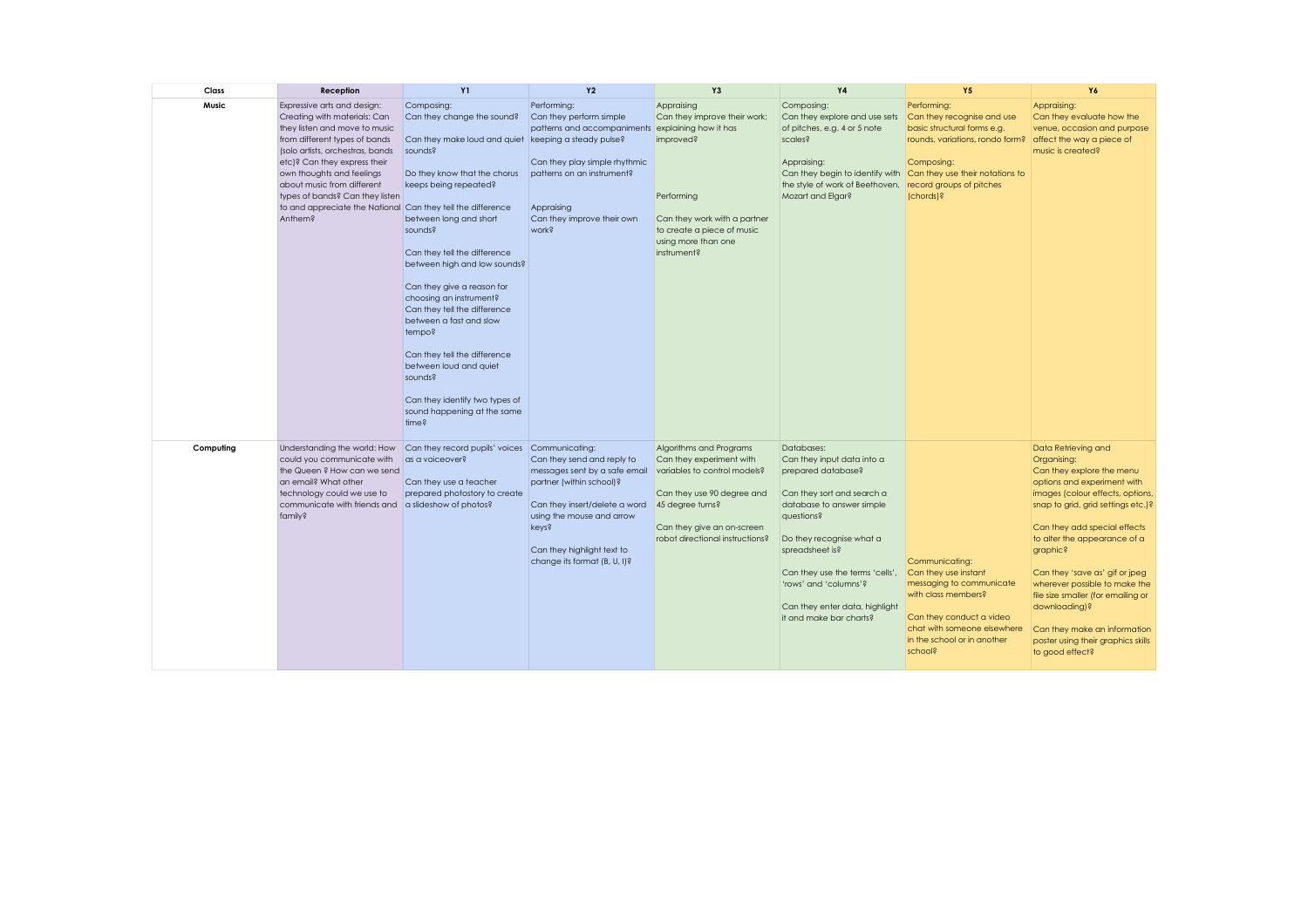| Class                 | Reception                                                                                                                                                                                                                                                                                                                                                                                                                                                                                                                  | <b>Y1</b>                                                                                                                                                                                                                                                                                                                                                                                                                                                                                                                                                                                                                                                                                                                                                                       | <b>Y2</b>                                                                                                                                                                                                                                                                                                                                                                                                                                                                                                                                                                                                                                                                                                                                                                                                                                                                                                                                       | Y3                                                                                                                                                                                                                                                                                                                                                                                                                                                                                                                                                                                   | Y <sub>4</sub>                                                                                                                                                                                                                                                                                                                                                                                                                                                                                                                                            | <b>Y5</b>                                                                                                                                                                                                                                                                                                                                                                                                                                                                                                                                                          | Y6                                                                                                                                                                                                                                                                                                                                                                                                                                              |
|-----------------------|----------------------------------------------------------------------------------------------------------------------------------------------------------------------------------------------------------------------------------------------------------------------------------------------------------------------------------------------------------------------------------------------------------------------------------------------------------------------------------------------------------------------------|---------------------------------------------------------------------------------------------------------------------------------------------------------------------------------------------------------------------------------------------------------------------------------------------------------------------------------------------------------------------------------------------------------------------------------------------------------------------------------------------------------------------------------------------------------------------------------------------------------------------------------------------------------------------------------------------------------------------------------------------------------------------------------|-------------------------------------------------------------------------------------------------------------------------------------------------------------------------------------------------------------------------------------------------------------------------------------------------------------------------------------------------------------------------------------------------------------------------------------------------------------------------------------------------------------------------------------------------------------------------------------------------------------------------------------------------------------------------------------------------------------------------------------------------------------------------------------------------------------------------------------------------------------------------------------------------------------------------------------------------|--------------------------------------------------------------------------------------------------------------------------------------------------------------------------------------------------------------------------------------------------------------------------------------------------------------------------------------------------------------------------------------------------------------------------------------------------------------------------------------------------------------------------------------------------------------------------------------|-----------------------------------------------------------------------------------------------------------------------------------------------------------------------------------------------------------------------------------------------------------------------------------------------------------------------------------------------------------------------------------------------------------------------------------------------------------------------------------------------------------------------------------------------------------|--------------------------------------------------------------------------------------------------------------------------------------------------------------------------------------------------------------------------------------------------------------------------------------------------------------------------------------------------------------------------------------------------------------------------------------------------------------------------------------------------------------------------------------------------------------------|-------------------------------------------------------------------------------------------------------------------------------------------------------------------------------------------------------------------------------------------------------------------------------------------------------------------------------------------------------------------------------------------------------------------------------------------------|
| <b>PSHE/RSE</b>       | Personal, Social and Emotional<br>Development: Managing self,<br>self regulation and building<br>relationships - What is going<br>well with what you are<br>making? What would you do<br>differently if you were to do it<br>again? Can I keep going if<br>something doesn't go well the<br>first time? Can I talk about how<br>I feel when something goes<br>wrong?                                                                                                                                                       | H1: what constitutes and how<br>to maintain a healthy lifestyle<br>including the benefits of<br>healthy eating and dental<br>health.<br>L6: that money comes from<br>different sources and can be<br>used for different purposes-<br>including the concepts of<br>spending and saving.<br>L1: How they can contribute to<br>the life of the classroom or<br>school.<br>L2: to help construct, and<br>agree to follow group, class<br>and school rules and to<br>understand how these rules<br>help them.                                                                                                                                                                                                                                                                        | R6: to listen to other people<br>and play and work<br>constructively (including<br>strategies to resolve simple<br>arguments).<br>L1: How they can contribute to<br>the life of the classroom or<br>school.                                                                                                                                                                                                                                                                                                                                                                                                                                                                                                                                                                                                                                                                                                                                     | L1. to research, discuss and<br>debate topical issues,<br>problems and events that are<br>of concern to them and offer<br>their recommendations to<br>appropriate people<br>L7. that they have different<br>kinds of responsibilities, rights<br>and duties at home, at school,<br>in the community and towards<br>the environment; to continue<br>to develop the skills to exercise<br>these responsibilities<br>H11. to recognise how their<br>increasing independence<br>brings increased responsibility<br>to keep themselves and others<br>safe<br>R11, to work collaboratively | R15. to recognise and manage L15. that resources can be<br>'dares'<br>R21. to understand personal<br>boundaries; to identify what<br>they are willing to share with<br>their most special people;<br>friends; classmates and others;<br>and that we all have rights to<br>privacy                                                                                                                                                                                                                                                                         | allocated in different ways and plays in their own and others'<br>that these economic choices<br>affect individuals, communities<br>and the sustainability of the<br>environment across the world<br>H5. to reflect on and celebrate<br>their achievements, identify<br>their strengths and areas for<br>improvement, set high<br>aspirations and goals                                                                                                                                                                                                            | L13, about the role money<br>lives, including how to manage<br>their money and about being<br>a critical consumer<br>L14, to develop an initial<br>understanding of the concepts<br>of 'interest', 'loan', 'debt', and<br>'tax' (e.g. their contribution to<br>society through the payment<br>of VAT)<br>L16. what is meant by<br>enterprise and begin to<br>develop enterprise skills                                                          |
| PE                    | Physical Development: Gross<br>motor: Develop the overall<br>body strength, co-ordination,<br>balance and agility needed to -Track and retrieve a rolling<br>engage successfully<br>with future physical education<br>sessions and other<br>physical disciplines including<br>dance, gymnastics,<br>sport and swimming. Keep<br>going! How will you overcome<br>difficulties? How will you move<br>fluently, over, under and<br>through apparatus? National<br>Curriculum: Athletics: How will<br>you link a run and jump? | Striking & Fielding<br>-Able to hit objects with hand<br>or bat.<br>ball.<br>-Throw and catch a variety of<br>balls and objects.<br>-Extend agility and co-<br>ordination through throwing,<br>catching and retrieving.<br>-Participate in simple hit, catch to music.<br>and run games.<br>-Score points through sending<br>balls and running.<br>-Develop sending and<br>receiving skills to benefit<br>fielding as a team.<br>-Distinguish between the roles<br>of batters and fielders.<br>-Introduce the concept of<br>simple tactics.<br>-Extend agility and co-<br>ordination through throwing,<br>catching and retrieving.<br>-Participate in simple hit, catch -Explore relationships through<br>and run games.<br>-Score points through sending<br>balls and running. | Dance:<br>-Describe and explain how<br>performers can transition and<br>link shapes and balances.<br>-Perform with control and<br>consistency basic actions at<br>different speeds and on<br>different levels.<br>-Challenge themselves to<br>move imaginatively responding including running, throwing,<br>-Work as part of a group to<br>create and perform short<br>movement sequences to<br>music.<br>-Become increasingly<br>competent and confidence in<br>fundamental basic ABC in<br>relation to dance activity.<br>-Develop and perform simple<br>movement patterns.<br>-Perform using more<br>sophisticated formations as<br>well as an individual.<br>different dance formations.<br>-Explain the importance of<br>emotion and feeling in dance.<br>-Use the stimuli to copy, repeat<br>and create dance actions and<br>motifs.<br>-Develop competence.<br>-To perform a simple<br>movement pattern (motif) in a<br>given formation. | Rounders:<br>-To be able to play simple<br>rounders games.<br>-To apply some rules to games.<br>-To develop and use simple<br>rounders skills.<br>-Play in competitive games<br>developing simple tactics.<br>-Master basic movements<br>catching and striking.<br>-Work collaboratively to use<br>basic tactics for batting and<br>fielding.                                                                                                                                                                                                                                        | Athletics:<br>-Using running, jumping and<br>throwing work stations children<br>investigate in small groups<br>different ways of performing<br>these activities.<br>-Using a variety of equipment,<br>ways of measuring and timing,<br>comparing the effectiveness of<br>different styles of runs, jumps<br>and throws.<br>-Compete against self and<br>others developing simple<br>technique.<br>-Master basic movements<br>including running, throwing<br>and jumping.<br>-Work collaboratively and<br>individually to help improve self<br>and others. | Cricket:<br>-Link together a range of skills<br>and use in combination.<br>-Collaborate as a team to<br>choose, use and adapt rules in standard rounders pitch layout.<br>games.<br>-Recognise how some aspects<br>of fitness apply to cricket e.g.<br>power, flexibility and<br>cardiovascular endurance.<br>-Play in competitive games<br>developing power, flexibility<br>and cardiovascular<br>endurance.<br>-Able to recognise where<br>improvements could be made<br>in their own work.<br>-Select and combine more<br>complex skills in game<br>situations. | Rounders:<br>-Apply consistently rounders<br>rules in conditioned games.<br>-Play small sided games using<br>-Use a range of tactics for<br>attacking and defending in<br>role of bowler, batter and<br>fielder.<br>-Play in competitive games<br>developing fluency in skills and<br>techniques.<br>-Work in collaboration to apply<br>defensive and attacking<br>tactics.<br>-Compare team performance<br>against other team<br>performances. |
|                       |                                                                                                                                                                                                                                                                                                                                                                                                                                                                                                                            |                                                                                                                                                                                                                                                                                                                                                                                                                                                                                                                                                                                                                                                                                                                                                                                 |                                                                                                                                                                                                                                                                                                                                                                                                                                                                                                                                                                                                                                                                                                                                                                                                                                                                                                                                                 |                                                                                                                                                                                                                                                                                                                                                                                                                                                                                                                                                                                      |                                                                                                                                                                                                                                                                                                                                                                                                                                                                                                                                                           |                                                                                                                                                                                                                                                                                                                                                                                                                                                                                                                                                                    |                                                                                                                                                                                                                                                                                                                                                                                                                                                 |
| <b>Trips/Visits</b>   |                                                                                                                                                                                                                                                                                                                                                                                                                                                                                                                            |                                                                                                                                                                                                                                                                                                                                                                                                                                                                                                                                                                                                                                                                                                                                                                                 |                                                                                                                                                                                                                                                                                                                                                                                                                                                                                                                                                                                                                                                                                                                                                                                                                                                                                                                                                 |                                                                                                                                                                                                                                                                                                                                                                                                                                                                                                                                                                                      |                                                                                                                                                                                                                                                                                                                                                                                                                                                                                                                                                           |                                                                                                                                                                                                                                                                                                                                                                                                                                                                                                                                                                    |                                                                                                                                                                                                                                                                                                                                                                                                                                                 |
| <b>Important Days</b> |                                                                                                                                                                                                                                                                                                                                                                                                                                                                                                                            |                                                                                                                                                                                                                                                                                                                                                                                                                                                                                                                                                                                                                                                                                                                                                                                 |                                                                                                                                                                                                                                                                                                                                                                                                                                                                                                                                                                                                                                                                                                                                                                                                                                                                                                                                                 |                                                                                                                                                                                                                                                                                                                                                                                                                                                                                                                                                                                      |                                                                                                                                                                                                                                                                                                                                                                                                                                                                                                                                                           |                                                                                                                                                                                                                                                                                                                                                                                                                                                                                                                                                                    |                                                                                                                                                                                                                                                                                                                                                                                                                                                 |